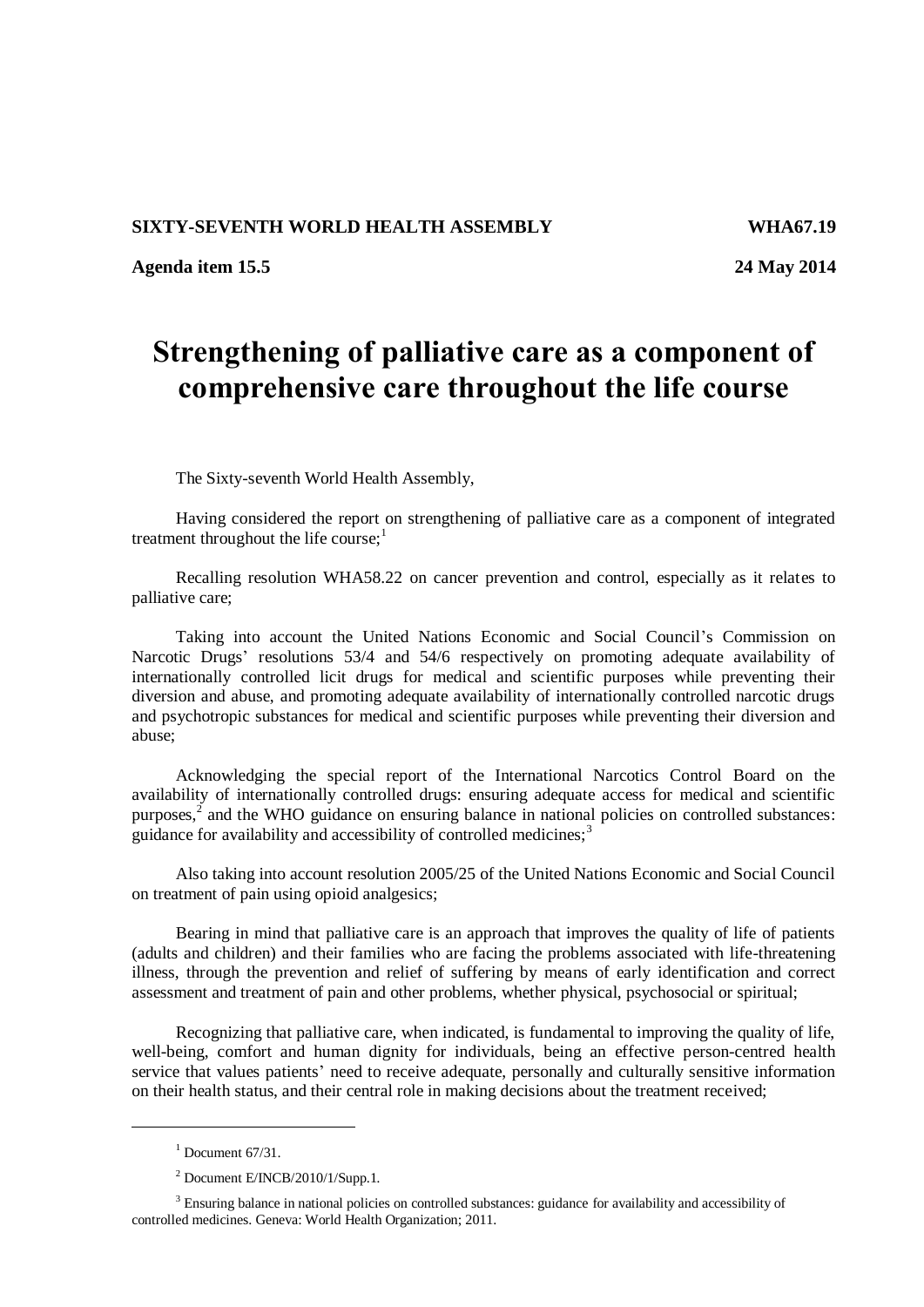Affirming that access to palliative care and to essential medicines for medical and scientific purposes manufactured from controlled substances, including opioid analgesics such as morphine, in line with the three United Nations international drug control conventions,<sup>1</sup> contributes to the realization of the right to the enjoyment of the highest attainable standard of health and well-being;

Acknowledging that palliative care is an ethical responsibility of health systems, and that it is the ethical duty of health care professionals to alleviate pain and suffering, whether physical, psychosocial or spiritual, irrespective of whether the disease or condition can be cured, and that end-of-life care for individuals is among the critical components of palliative care;

Recognizing that more than 40 million people currently require palliative care every year, foreseeing the increased need for palliative care with ageing populations and the rise of noncommunicable and other chronic diseases worldwide, considering the importance of palliative care for children, and, in respect of this, acknowledging that Member States should have estimates of the quantities of the internationally controlled medicines needed, including medicines in paediatric formulations;

Realizing the urgent need to include palliation across the continuum of care, especially at the primary care level, recognizing that inadequate integration of palliative care into health and social care systems is a major contributing factor to the lack of equitable access to such care;

Noting that the availability and appropriate use of internationally controlled medicines for medical and scientific purposes, particularly for the relief of pain and suffering, remains insufficient in many countries, and highlighting the need for Member States, with the support of the WHO Secretariat, the United Nations Office on Drugs and Crime and the International Narcotics Control Board, to ensure that efforts to prevent the diversion of narcotic drugs and psychotropic substances under international control pursuant to the United Nations international drug control conventions do not result in inappropriate regulatory barriers to medical access to such medicines;

Taking into account that the avoidable suffering of treatable symptoms is perpetuated by the lack of knowledge of palliative care, and highlighting the need for continuing education and adequate training for all hospital- and community-based health care providers and other caregivers, including nongovernmental organization workers and family members;

Recognizing the existence of diverse cost–effective and efficient palliative care models, acknowledging that palliative care uses an interdisciplinary approach to address the needs of patients and their families, and noting that the delivery of quality palliative care is most likely to be realized where strong networks exist between professional palliative care providers, support care providers (including spiritual support and counselling, as needed), volunteers and affected families, as well as between the community and providers of care for acute illness and the elderly;

Recognizing the need for palliative care across disease groups (noncommunicable diseases, and infectious diseases, including HIV and multidrug-resistant tuberculosis), and across all age groups;

-

<sup>&</sup>lt;sup>1</sup> United Nations Single Convention on Narcotic Drugs, 1961, as amended by the 1972 Protocol; United Nations Convention on Psychotropic Substances, 1971; United Nations Convention against Illicit Traffic in Narcotic Drugs and Psychotropic Substances, 1988.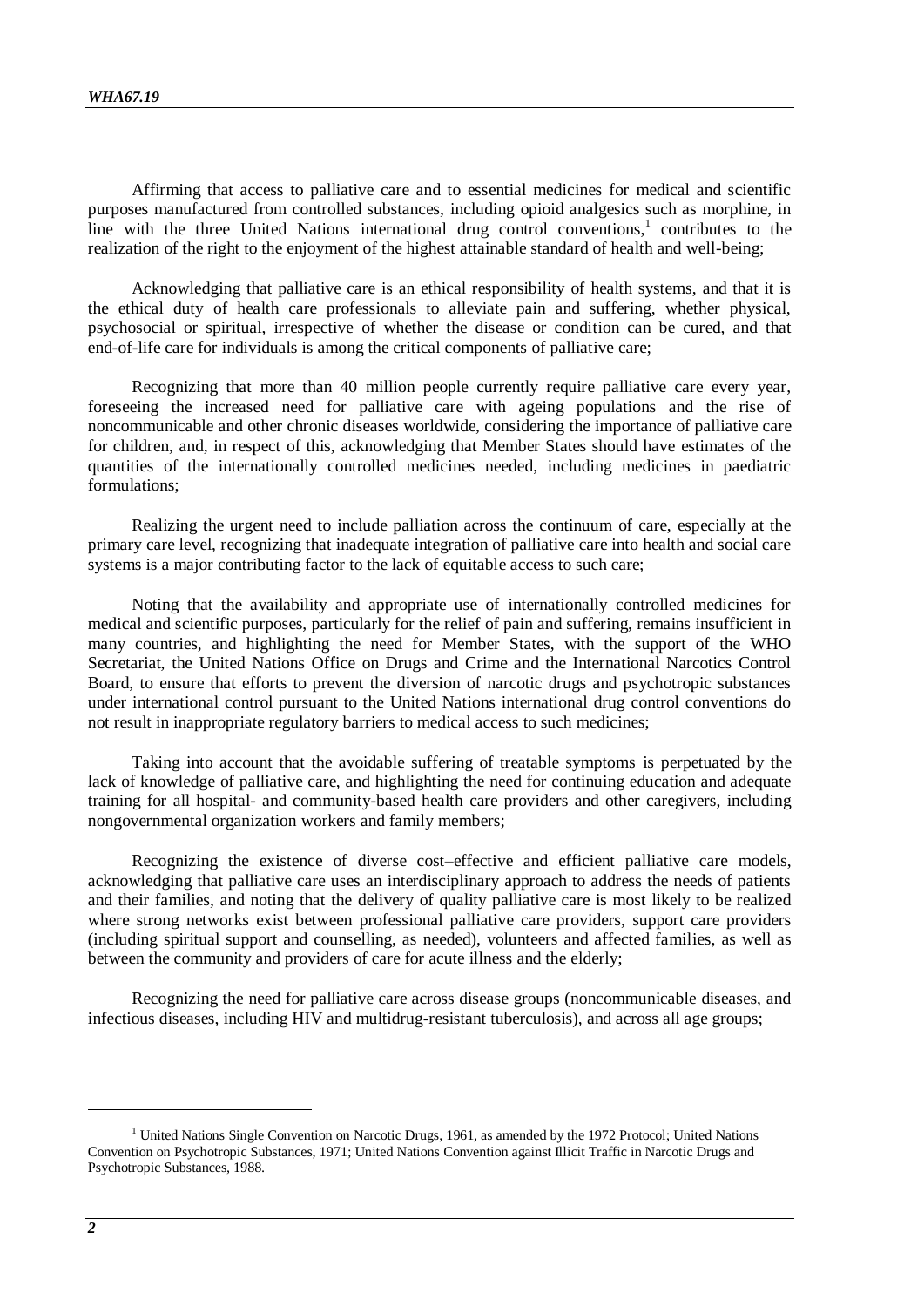Welcoming the inclusion of palliative care in the definition of universal health coverage and emphasizing the need for health services to provide integrated palliative care in an equitable manner in order to address the needs of patients in the context of universal health coverage;

Recognizing the need for adequate funding mechanisms for palliative care programmes, including for medicines and medical products, especially in developing countries;

Welcoming the inclusion of palliative care actions and indicators in the WHO comprehensive global monitoring framework for the prevention and control of noncommunicable diseases and in the global action plan for the prevention and control of noncommunicable diseases 2013–2020;

Noting with appreciation the inclusion of medicines needed for pain and symptom control in palliative care settings in the 18th WHO Model List of Essential Medicines and the 4th WHO Model List of Essential Medicines for Children, and commending the efforts of WHO collaborating centres on pain and palliative care to improve access to palliative care;

Noting with appreciation the efforts of nongovernmental organizations and civil society in continuing to highlight the importance of palliative care, including adequate availability and appropriate use of internationally controlled substances for medical and scientific purposes, as set out in the United Nations international drug control conventions;

Recognizing the limited availability of palliative care services in much of the world and the great avoidable suffering for millions of patients and their families, and emphasizing the need to create or strengthen, as appropriate, health systems that include palliative care as an integral component of the treatment of people within the continuum of care,

1. **IRGES Member States:**<sup>1</sup>

l

(1) to develop, strengthen and implement, where appropriate, palliative care policies to support the comprehensive strengthening of health systems to integrate evidence-based, cost-effective and equitable palliative care services in the continuum of care, across all levels, with emphasis on primary care, community and home-based care, and universal coverage schemes;

(2) to ensure adequate domestic funding and allocation of human resources, as appropriate, for palliative care initiatives, including development and implementation of palliative care policies, education and training, and quality improvement initiatives, and supporting the availability and appropriate use of essential medicines, including controlled medicines for symptom management;

(3) to provide basic support, including through multisectoral partnerships, to families, community volunteers and other individuals acting as caregivers, under the supervision of trained professionals, as appropriate;

(4) to aim to include palliative care as an integral component of the ongoing education and training offered to care providers, in accordance with their roles and responsibilities, according to the following principles:

 $<sup>1</sup>$  And, where applicable, regional economic integration organizations.</sup>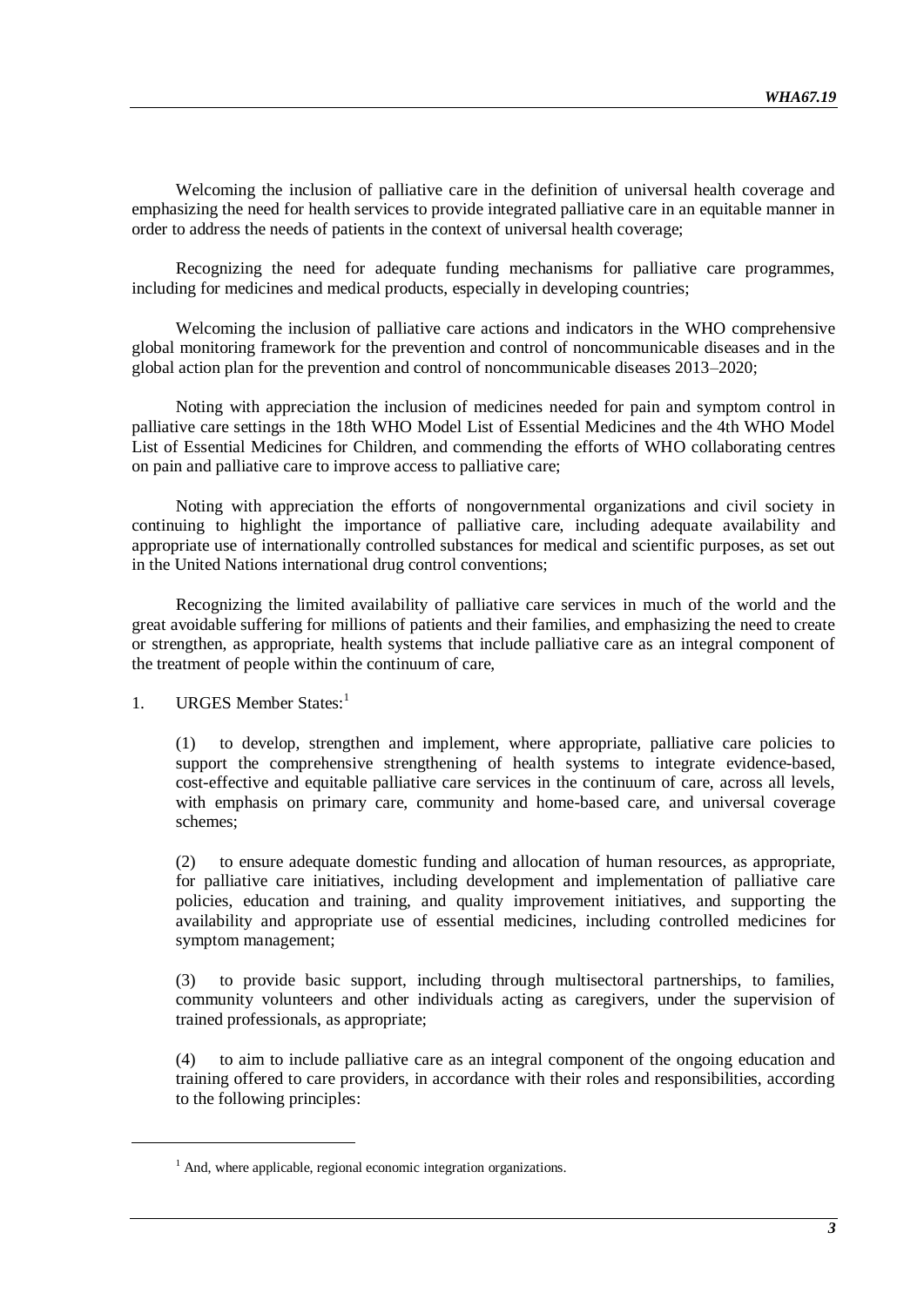(a) basic training and continuing education on palliative care should be integrated as a routine element of all undergraduate medical and nursing professional education, and as part of in-service training of caregivers at the primary care level, including health care workers, caregivers addressing patients' spiritual needs and social workers;

(b) intermediate training should be offered to all health care workers who routinely work with patients with life-threatening illnesses, including those working in oncology, infectious diseases, paediatrics, geriatrics and internal medicine;

(c) specialist palliative care training should be available to prepare health care professionals who will manage integrated care for patients with more than routine symptom management needs;

(5) to assess domestic palliative care needs, including pain management medication requirements, and promote collaborative action to ensure adequate supply of essential medicines in palliative care, avoiding shortages;

(6) to review and, where appropriate, revise national and local legislation and policies for controlled medicines, with reference to WHO policy guidance,<sup>1</sup> on improving access to and rational use of pain management medicines, in line with the United Nations international drug control conventions;

(7) to update, as appropriate, national essential medicines lists in the light of the recent addition of sections on pain and palliative care medicines to the WHO Model List of Essential Medicines and the WHO Model List of Essential Medicines for Children;

(8) to foster partnerships between governments and civil society, including patients' organizations, to support, as appropriate, the provision of services for patients requiring palliative care;

(9) to implement and monitor palliative care actions included in WHO's global action plan for the prevention and control of noncommunicable diseases 2013–2020;

2. REQUESTS the Director-General:

(1) to ensure that palliative care is an integral component of all relevant global disease control and health system plans, including those relating to noncommunicable diseases and universal health coverage, as well as being included in country and regional cooperation plans;

(2) to update or develop, as appropriate, evidence-based guidelines and tools on palliation, including pain management options, in adults and children, including the development of WHO guidelines for the pharmacological treatment of pain, and ensure their adequate dissemination;

(3) to develop and strengthen, where appropriate, evidence-based guidelines on the integration of palliative care into national health systems, across disease groups and levels of care, that adequately address ethical issues related to the provision of comprehensive palliative

1

<sup>&</sup>lt;sup>1</sup> Ensuring balance in national policies on controlled substances: guidance for availability and accessibility of controlled medicines. Geneva: World Health Organization; 2011.